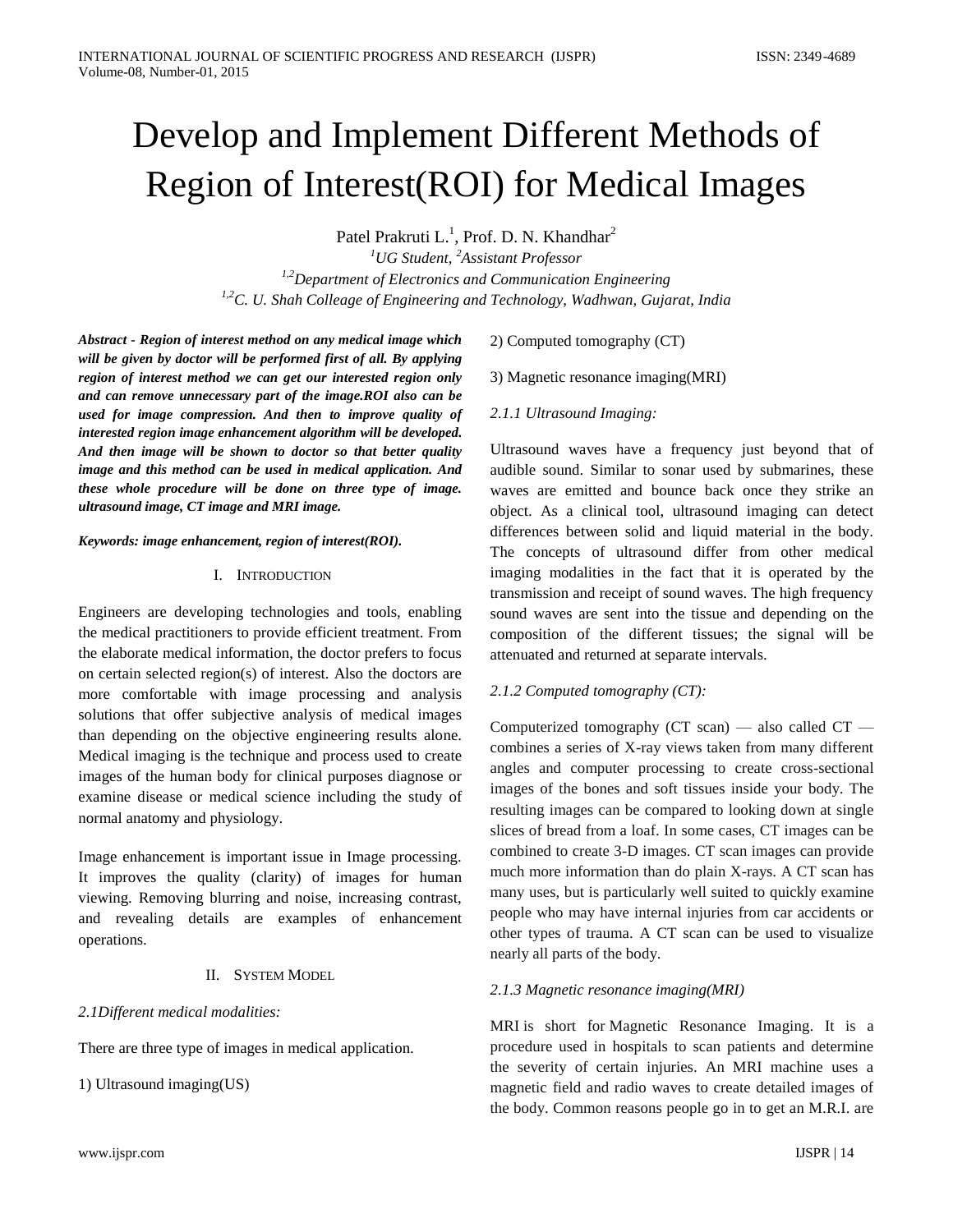for a sprained ankle or back pain. A strong magnetic field is created by passing an electric current through the wire loops. While this is happening, other coils in the magnet send and receive radio waves. This triggers protons in the body to align themselves. Once aligned, radio waves are absorbed by the protons, which stimulate spinning. Energy is released after "exciting" the molecules, which in turn emits energy signals that are picked up by the coil. This information is then sent to a computer which processes all the signals and generates it into an image. The final product is a 3-D image representation of the area being examined.

#### III. PREVIOUS WORK

### *3.1. Region of interest and its need in medical imaging:*

Region of interest is the selected region in which we are interested and we want to perform some operation on that region only. For example in tumour detection of breast we are interested in tumour only. So we have to select that tumour region only. Engineers are developing technologies and tools, enabling the medical practitioners to provide efficient treatment. From the elaborate medical information, the doctor prefers to focus on certain selected region(s) of interest. Also the doctors are more comfortable with image processing and analysis solutions that offer subjective analysis of medical images than depending on the objective engineering results alone. For example if doctor wants to study about the brain tumour then other part of brain is unnecessary for doctor. so if we apply region of interest method then doctor can get only tumour and can study it in a efficient manner and also can apply any enhancement method to get more superior image of tumour.

- 1) Region of interest using manual cropping: Manual cropping is achieved using Matlab® function (imcrop), but it may cause false cropping rectangle and it is tedious work.
- 2) Automatic cropping is saving more work and it is reducing processing time over and above the cropping rectangle is truly detecting. Auto cropping approach, firstly, determine the positions of ones in image, then calculate minimum and maximum coordinates from these positions, minimum coordinate will be the first corner (upper-left), the second one (lower-right) will be determined by subtract minimum coordinate from maximum coordinate. After that image cropping will be used with these corners. But here ROI will be selected based on intensity of pixel only. so I proposed new method of selecting region of interest.

# *3.2 Disadvantage of finding region of interest using IMCROP function:*

In MATLAB using imcrop function we can find region of interest (ROI). But there are some disadvantages of using MATLAB function imcrop. These disadvantages are as follows:

- (1) For large images running imcrop function takes too much time. So it can't be used in medical application. In medical application speed is an important consideration.
- (2) Using imcrop function we can select only square and rectangular shape.
- (3) Imcrop function's output gives already zoomed image of region of interest. while some application might need image of region of interest without zooming.

#### IV. PROPOSED METHODOLOGY

#### *4.1 Proposed methods of finding region of interest:*

Two methods are possible for finding region of interest. In first method we can find region of interest using but while selecting ROI whenever closed shape will be formed of any shape in input image it will take it as region of interest and it will give output of that interested region. But these method is very faster then matlab function. And it doesn't give already zoomed image. Magnetic resonance imaging is useful for taking the image of brain. And from that image we can find tumour from that image. In medical application only tumour is necessary for analysing it. So by using free hand method of finding region of interest we can get tumour only from whole brain MRI image. Here input and output of finding region of interest in brain MRI image is shown in figure 1 and 2.



Figure 1. MRI image of brain tumor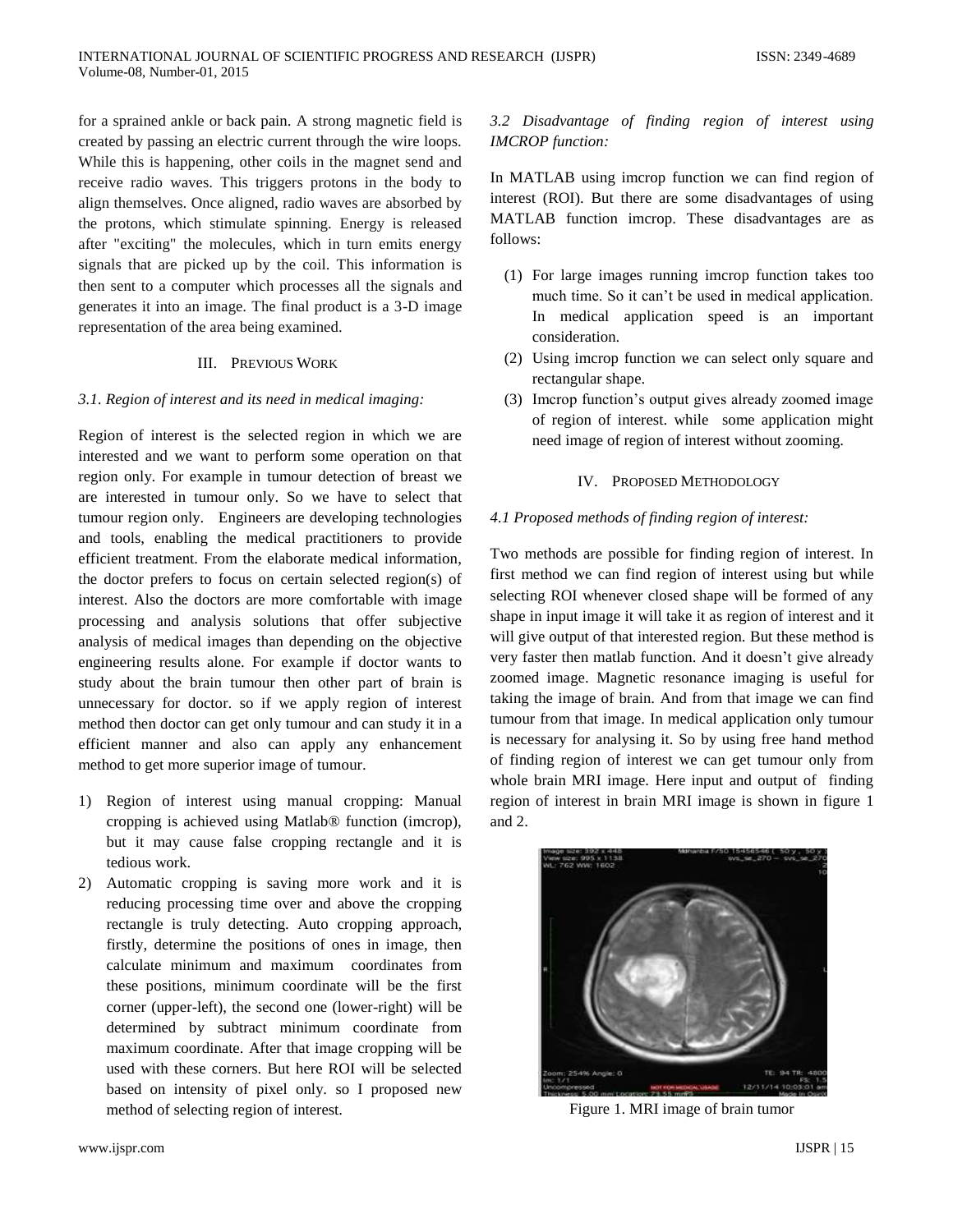For ultrasound image of liver also we can apply these region of interest method. Here appendix swollen ultrasound image and its output for these method is shown in figure 3 and 4.



Figure 2. Region of interest image



Figure 3.ultrasound image of swollen appendix



Figure 4. region of interest image

2) In our second proposed method it will remove all the disadvantages of imcrop function. Here, I had used free hand method of finding region of interest. so using these method we can use any shape to create region of interest. It will also take less time than imcrop function. And at the output of these method we can get original region of interest without zooming. And if zooming is required in some application, then we can apply it to region of interest. Here, input and output of free hand method is shown in figure 5 and 6.

For ultrasound image of appendix swollen liver image these new method of region of interest is applied and its input and output are shown in figure 7 and 8.



Figure 6 .MRI image of brain tumour



Figure 7. Region of interest image



Figure 7 ultrasound image of swollen appendix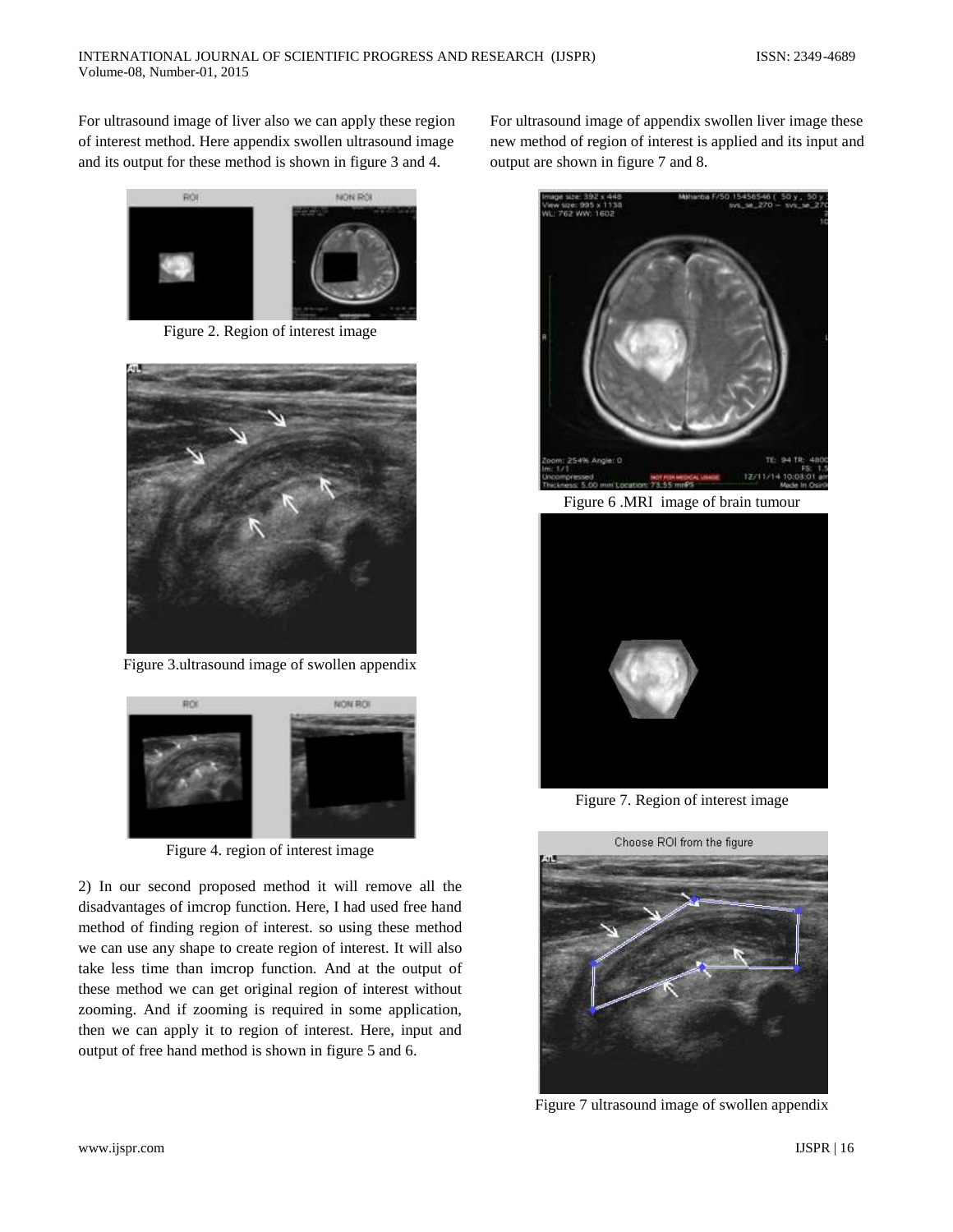

Figure 8 Region of interest image

*4.2 Proposed algorithm:*



Figure 9. Proposed algorithm of work

As shown in algorithm first of all input image will be taken and region of interest method will be applied on that image. Than filter which will give best result on input image will be applied to image to remove its noise. And then to improve the quality of interested region different image enhancement method will be applied to that region only. So that we can get best quality output image of our interested region only.

## *4.2 Image enhancement in medical imaging:*

Medical imaging is the technique and process used to create images of the human body for clinical purposes diagnose or examine disease or medical science including the study of normal anatomy and physiology. Although imaging of removed organs and tissues can be performed for medical reasons, such procedures are not usually referred to as medical imaging, but rather are a part of pathology. By the increasing use of direct digital imaging systems for medical diagnostics, digital image processing becomes more and more important in health care. Image enhancement is

important issue in Image processing. It improves then quality (clarity) of images for human viewing. Removing blurring and noise, increasing contrast, and revealing details are examples of enhancement operations. For example, an image might be taken of an endothelial cell, which might be of low contrast and somewhat blurred. Reducing the noise and blurring and increasing the contrast range could enhance the image. The original image might have areas of very high and very low intensity, which mask details. An adaptive enhancement algorithm reveals these details. Adaptive algorithms adjust their operation based on the image information (pixels) being processed. In this case the mean intensity, contrast, and sharpness (amount of blur removal) could be adjusted based on the pixel intensity statistics in various areas of the image.



Figure 10.original image[11]



Figure 12. histogram equalization[11]

Different image enhancement methods are as follows: Image negative, contrast stretching, Gray level slicing, Bit plane slicing, power law transformation, gamma correction, thresholding, histogram equalization. Among all these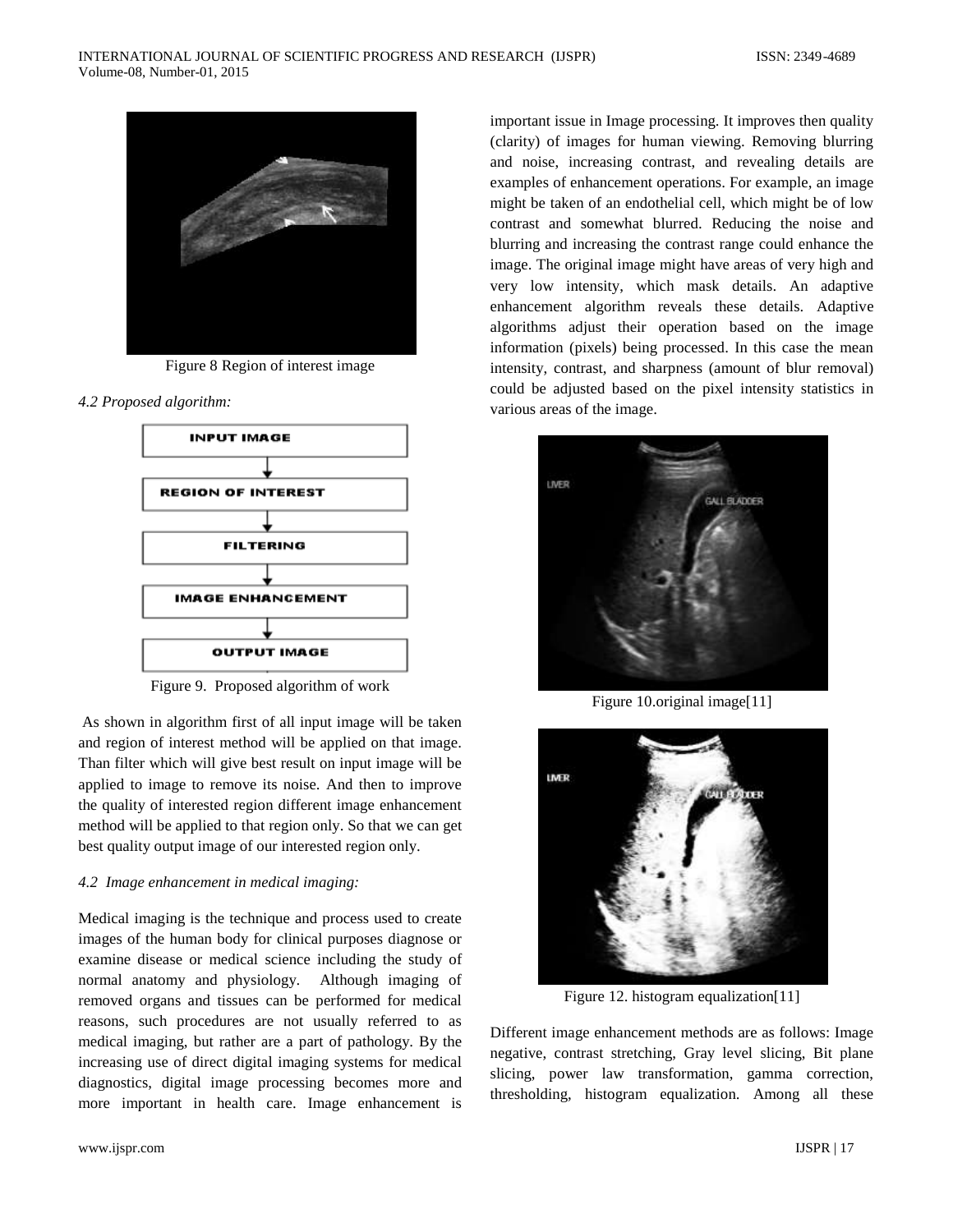methods histogram equalization gives best result on ultrasound images. Because it has maximum entropy value.



Figure 13. original image[11]

Different filters in spatial and frequency domain also can be applied on medical image. Over all these filters median filter gives best result on ultrasound image as shown in figure.



Figure 14. Median filtered image[11]

But, here we apply image enhancement technique on whole image. which is not necessary for doctor all the time. So I had taken doctor's guidance and image enhancement technique will be applied to that region only which is helpful to doctor .That region is called region of interest(ROI).so that region only can be viewed more efficiently and useful information can be taken from image.

## V. CONCLUSION

This paper proposed new approach of determining region of interest from medical image so that we can get image of interested region only of any shape.Here, I remove all the disadvantage of previous method in new proposed method and this new method can be applied to all three medical modalities.

## VI. FUTURE WORK

In future I will apply different image enhancement method on that region only. so we can get more clear image of interested region. That image can be used in various medical applications. In future we can discover new enhancement method and filter to improve the quality of interested region. And image can be of any type like CT, MRI, ultrasound image.

## **REFERENCES**

- [1] Bassam Al-Mahadeen1,Mokhled S. AlTarawneh2 and Islam H. AlTarawneh. IJCSI International Journal of Computer Science*"Signature Region of Interest using Auto cropping"* Issues, Vol. 7, Issue 2, No 4, March 2010
- [2] Priscila B. Calíope, Fátima N.S. Medeiros, Régis C.P. Marques, and Rodrigo C.S. Costa J.N. de Souza et al. (Eds.): *Comparison of Filters for Ultrasound Images"* © Springer-Verlag Berlin Heidelberg 2004 ICT 2004, LNCS 3124, pp. 1035–1040, 2004.
- [3] Shibin Wu, Qingsong Zhu and Yaoqin Xie Ph.D 35th Annual International Conference of the IEEE EMBS Osaka, Japan, 3 - 7 July, 2013<sup>"</sup>Evaluation of Various *Speckle Reduction Filters on Medical Ultrasound Images"*
- [4] Janaki. R Dr. Tamilarasi. International Journal of Computer Applications (0975 – 8887) "Enhanced ROI *(Region of Interest Algorithms) for Medical Image Compression"* Volume 38– No.2, January 2012.
- [5] Frank Bie'trix, Benny Lovstrom and Goran Salomonsson 0-7803-0805-0/92\$3 .WO 1992 IEEE *"Enhancement of ultrasound images by multiscale analysis"*
- [6] Xianfeng Yang, Jing Zhang, Bo Peng, Shutao You. 2010 International Conference on Computational and Information Sciences. *"An Adaptive Edge Enhancement Method Based on Histogram Matching for Ultrasound Images"*
- [7] Rafael C. Gonzalez and Richard E. Woods. Digital Image Processing. Addison -Wesley Publishing Company, 2004.